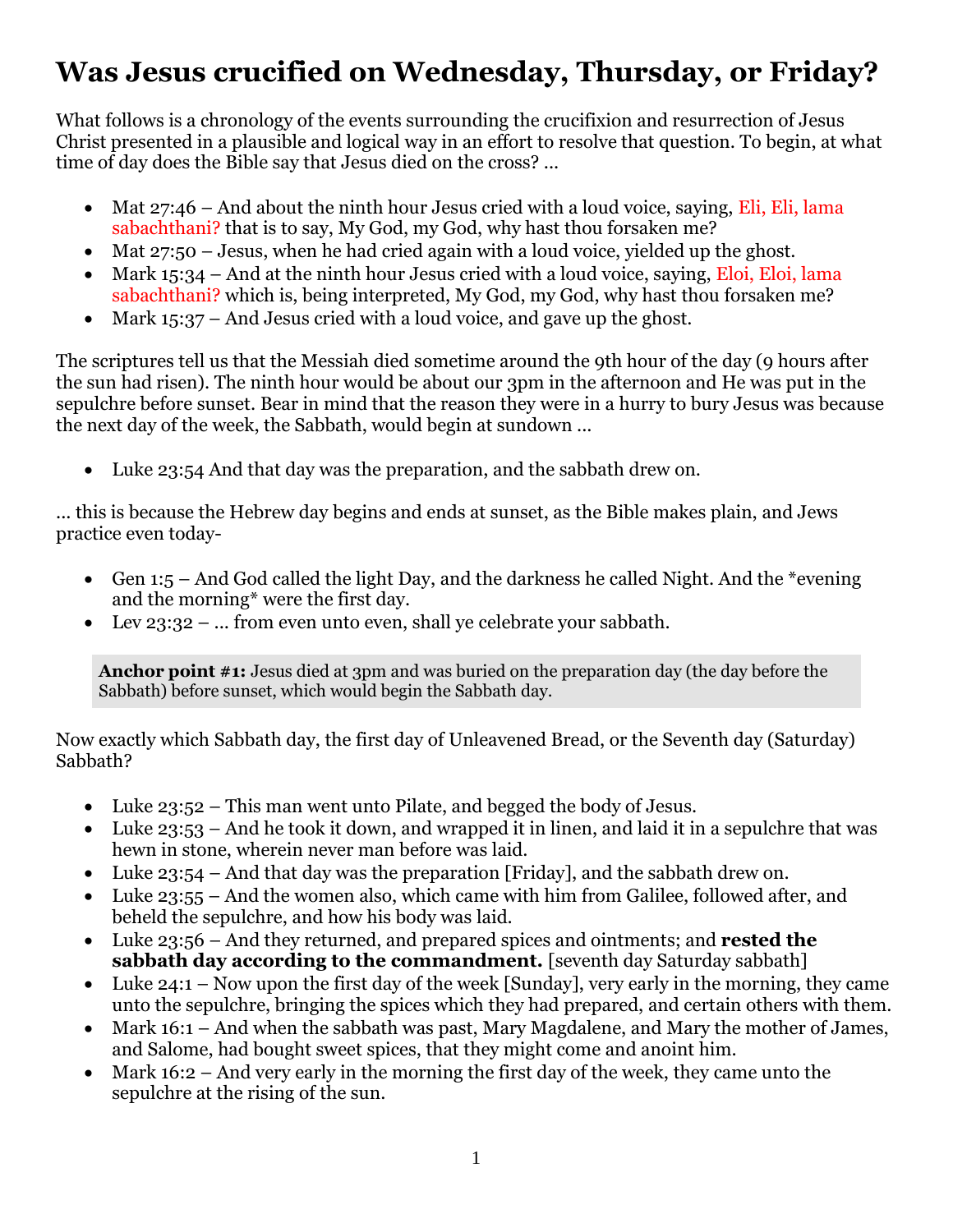The women viewed the sepulchre and the body of Jesus on the preparation day (Friday evening before sunset) and then rested according to the 4th Commandment, on the Saturday Sabbath. When the Saturday Sabbath had past, the women returned to the tomb at sunrise, and that day was the first day of the week (Sunday). Clearly then, Jesus was crucified on Friday afternoon, the preparation day for the Saturday Sabbath.

|                | <b>Friday Preparation</b><br>6th day - Exo 16:5 | <b>Saturday</b><br>7th day Sabbath | <b>Sunday</b><br>1st day of Week |  |
|----------------|-------------------------------------------------|------------------------------------|----------------------------------|--|
| <b>Matthew</b> | $26:20 - 27:61$                                 | $27:62 - 27:66$                    | $28:1 - 28:15$                   |  |
| <b>Mark</b>    | $14:17 - 15:47$                                 | 16:1                               | $16:1 - 16:13$                   |  |
| Luke           | $22:14 - 23:56$                                 | 23:56                              | $24:1 - 24:53$                   |  |
| John           | $13:1 - 19:42$                                  |                                    | $20:1 - 20:23$                   |  |

**See: [A Harmony of the Four Gospels Passover Chart](http://biblelight.net/Passover%20chart.htm)** Chronologically Synchronized

This Friday preparation day (paraskeue:G3904) is mentioned in Mat 27:62, Mk 15:42, Lk 23:54, Jn 19:14, 19:31 and 19:42. It is important to note that in the Bible, only the 6th day of the week is defined as the preparation day (Exo. 16:5), for the 7th day Sabbath, but *not* the day preceding a yearly festival sabbath. The term *always* means what we call Friday, in both scriptural and non-scriptural usage:

2. "Caesar Augustus, high priest and tribune of the people, ordains thus: Since the nation of the Jews hath been found grateful to the Roman people, not only at this time, but in time past also, and chiefly Hyrcanus the high priest, under my father Caesar the emperor, it seemed good to me and my counselors, according to the sentence and oath of the people of Rome, that the Jews have liberty to make use of their own customs, according to the law of their forefathers, as they made use of them under Hyrcanus the high priest of the Almighty God; and that their sacred money be not touched, but be sent to Jerusalem, and that it be committed to the care of the receivers at Jerusalem; and that they be not obliged to go before any judge on the sabbath day, nor on the day of the preparation to it, after the ninth hour.

— Josephus, *Antiquities of the Jews*[, Book XVI, Chapter VI, 2.](http://books.google.com/books?id=TVPraYz7EGkC&pg=PA331&lpg=PA331&dq=%22nor+on+the+day+of+the+preparation+to+it,+after+the+ninth+hour.%22&source=bl&ots=qIdwk9aL5j&sig=v4O7XY9zwQhcopI7YiuJ3aHVEQE&hl=en&sa=X&ei=LK2ZUPmdGeHF0QW-lIDoAw&ved=0CD0Q6AEwBA#v=onepage&q=%22nor%20on%20the%20day%20of%20the%20preparation%20to%20it%2C%20after%20the%20ninth%20hour.%22&f=false)

Also note that in Leviticus 23 there is this important distinction made between the seventh day sabbath and the first day of unleavened bread: no work was to be done on the seventh day sabbath (v. 3), and no *servile* work on 15 Abib / Nisan (v. 7). Servile work is done for an employer or as an occupation, for a living or wages so to speak.

#### **Lev 23:1-3 (KJV)**

**<sup>1</sup>** And the Lord spake unto Moses, saying,

**<sup>2</sup>** Speak unto the children of Israel, and say unto them, *Concerning* the feasts of the Lord, which ye shall proclaim *to be* holy convocations, *even* these *are* my feasts.

**<sup>3</sup>** Six days shall work be done: but the seventh day *is* the sabbath of rest, an holy convocation; ye shall do no work *therein*: it *is* the sabbath of the Lord in all your dwellings.

#### **Lev 23:6-7 (KJV)**

**<sup>6</sup>** And on the fifteenth day of the same month *is* the feast of unleavened bread unto the Lord: seven days ye must eat unleavened bread.

**<sup>7</sup>** In the first day ye shall have an holy convocation: ye shall do no servile work therein.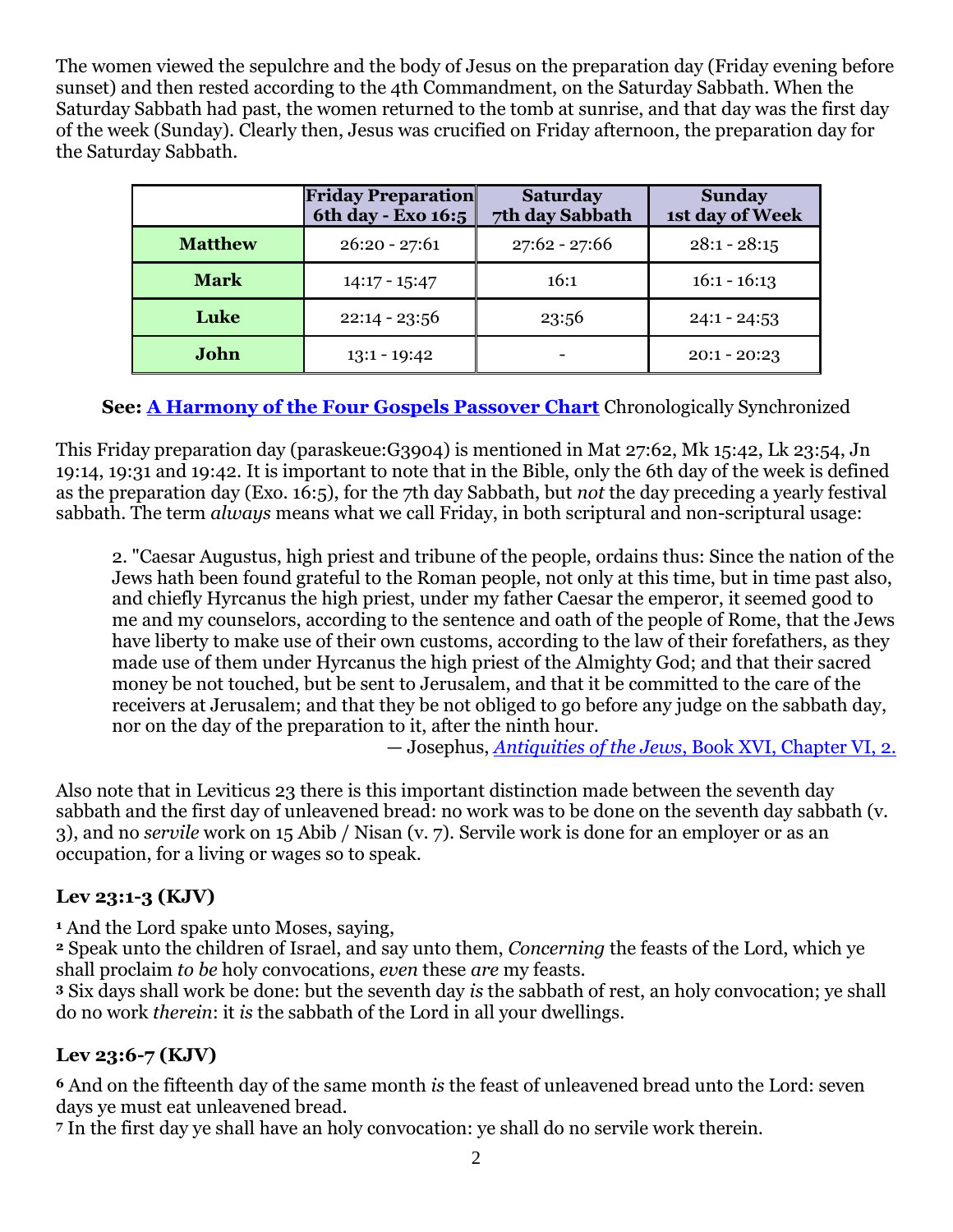So non-servile work was not permitted on the seventh day sabbath, but it was permitted on 15 Abib / Nisan. Presumably the burial could have been done after sunset if it were only 15 Nisan, but not on a seventh day sabbath. Therefore the "no work" on the seventh day sabbath was the reason for burial before sunset, because that began the seventh day sabbath (which coincided with 15 Nisan that year, making it a high sabbath).

**Anchor point #2:** The seventh-day Saturday Sabbath was the day after the crucifixion, and we know this because the women rested that day according to the fourth commandment of God. Therefore, the crucifixion had to have occurred on a Friday.

Now here is the logic some people will give for a Wednesday crucifixion - One cannot get three days and three nights (Matt 12:40) from "Good Friday" to "Easter Sunday." Friday and Saturday nights are two nights, and Saturday is one day. This is only one day and two nights, what about the other two days and one night? Friday can't possibly be the day Jesus died.

This is the result of trying to use literal western thinking and applying it to the text, implying that there should be a full 72 hours between the crucifixion and the resurrection. But that is not the intent of the passage. For proof let's look at what the Gospels and other books have to say about the matter:

- Mat  $16:21$  From that time forth began Jesus to show unto his disciples, how that he must go unto Jerusalem, and suffer many things of the elders and chief priests and scribes, and be killed, and be raised again \*the third day\*.
- Mat 17:23 And they shall kill him, and \*the third day\* he shall be raised again. And they were exceeding sorry.
- Mat 20:19 And shall deliver him to the Gentiles to mock, and to scourge, and to crucify him: and \*the third day\* he shall rise again.
- Mark 9:31 For he taught his disciples, and said unto them, The Son of man is delivered into the hands of men, and they shall kill him; and after that he is killed, he shall rise \*the third\* day.
- Mark 10:34 And they shall mock him, and shall scourge him, and shall spit upon him, and shall kill him: and \*the third day\* he shall rise again.
- Luke 9:22 Saying, The Son of man must suffer many things, and be rejected of the elders and chief priests and scribes, and be slain, and be raised \*the third day\*.
- Luke  $18:33$  And they shall scourge him, and put him to death: and \*the third day\* he shall rise again.
- John 2:19 Jesus answered and said unto them, Destroy this temple, and in \*three days\* I will raise it up.
- Acts 10:38 How God anointed Jesus of Nazareth with the Holy Ghost and with power: who went about doing good, and healing all that were oppressed of the devil; for God was with him.
- Acts 10:39 And we are witnesses of all things which he did both in the land of the Jews, and in Jerusalem; whom they slew and hanged on a tree.
- Acts 10:40 Him God raised up \*the third day\*, and showed him openly;
- 1 Cor 15:3 For I delivered unto you first of all that which I also received, how that Christ died for our sins according to the scriptures;
- $\bullet$  1 Cor 15:4 And that he was buried, and that he rose again \*the third day\* according to the scriptures:

**Anchor point #3:** Jesus was resurrected ON the third day after His death and burial, not after three literal 24 hour periods. If He rose after 72 hours, then all the above verses would read on the FOURTH day.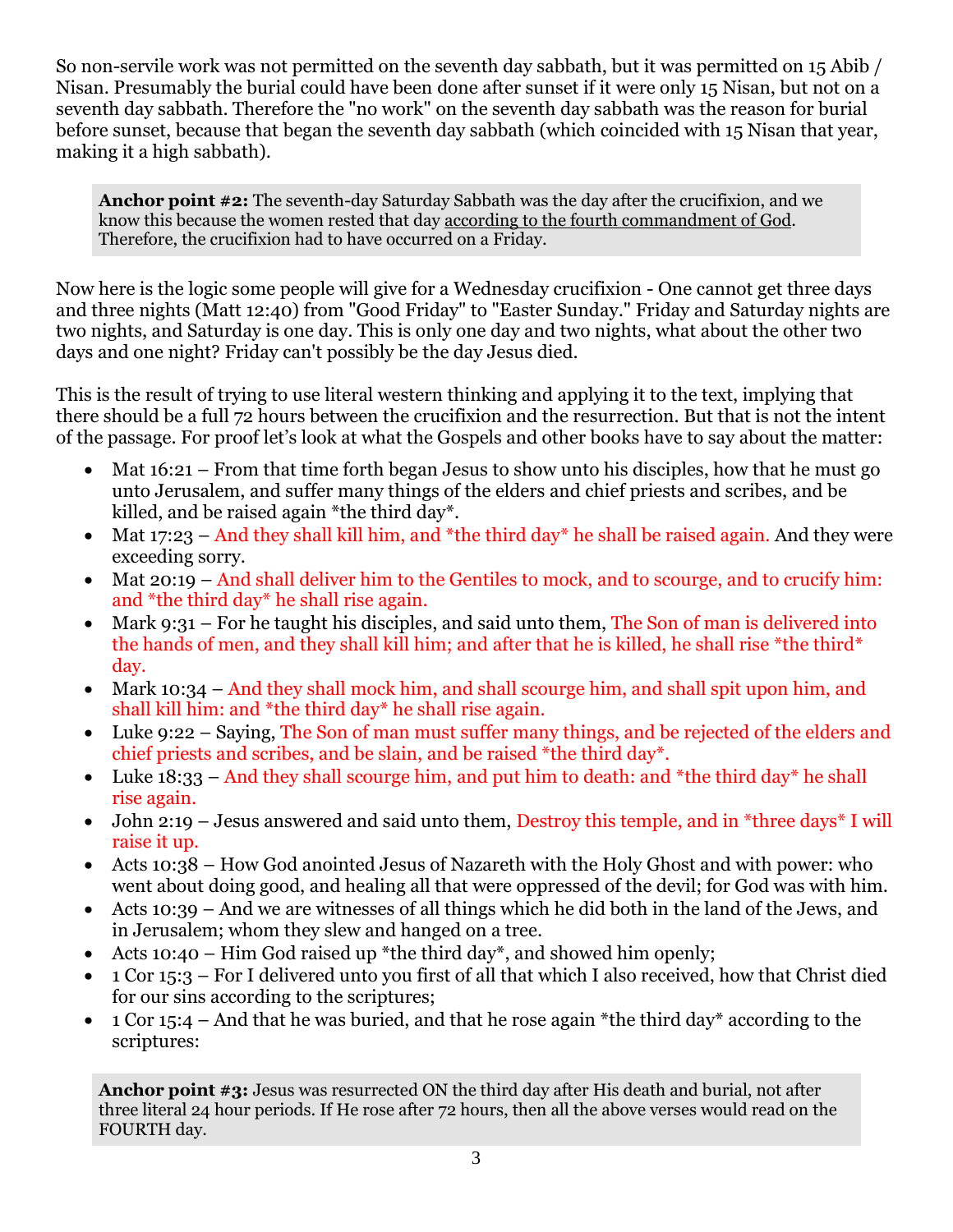So now, just WHICH day was the third day? Notice the following verses from the 24th chapter of Luke:

- Luke 24:1 Now \*upon the first day of the week\*, very early in the morning, they came unto the sepulchre, bringing the spices which they had prepared, and certain others with them.
- Luke 24:7 Saying, The Son of man must be delivered into the hands of sinful men, and be crucified, and \*the third day\* rise again.
- Luke 24:21 But we trusted that it had been he which should have redeemed Israel: and beside all this, \*to day is the third day\* since these things were done.
- Luke 24:46 And (Jesus) said unto them, Thus it is written, and thus it behoved Christ to suffer, and to rise from the dead \*the third day\*:

This passage makes plain that on Sunday the \*first day of the week\* (v. 1), the two angels at the tomb said He would rise \*the third day\* (v. 7), and on the same day on the road to Emmaus the two disciples stated it was \*the third day\* (v. 21), and Jesus says he would rise \*the third day\* (v. 46). So clearly Sunday was the third day the angels and Jesus were speaking of, the day on which Jesus rose from the grave. With that in mind, note this verse:

• Mark 16:9 Now when Jesus was risen early the first day of the week, he appeared first to Mary Magdalene, out of whom he had cast seven devils.

Those who advocate a Wednesday crucifixion must adhere to a Saturday afternoon resurrection, but the above verses, in conjunction with Mark 16:9, refute that very nicely.

Yet, some will still point to Matthew 28:1 to show that the women first came to the tomb late on the sabbath (Saturday) near sunset:

 Mat 28:1 In the end of the sabbath, as it began to dawn toward the first day of the week, came Mary Magdalene and the other Mary to see the sepulchre.

This point is quickly clarified by looking at Mark's account:

- Mark 16:1 And when the sabbath was past, Mary Magdalene, and Mary the mother of James, and Salome, had bought sweet spices, that they might come and anoint him.
- Mark 16:2 And very early in the morning the first day of the week, they came unto the sepulchre at the rising of the sun.
- Mark 16:3 And they said among themselves, Who shall roll us away the stone from the door of the sepulchre?

Clearly the women came to the tomb at sunrise, finding the tomb empty. So what about the strange wording of Matthew 28:1? The explanation can be found in the division of the text into verses. The original Greek texts contain no punctuation, or chapter or verse markings. These were later added as a convenience to the reader. By merely reorganizing Matthew 27:66 and 28:1 as follows, the apparent ambiguity completely disappears:

- Mat 27:62 Now the next day, that followed the day of the preparation, the chief priests and Pharisees came together unto Pilate,
- Mat 27:63 Saying, Sir, we remember that that deceiver said, while he was yet alive, After three days I will rise again.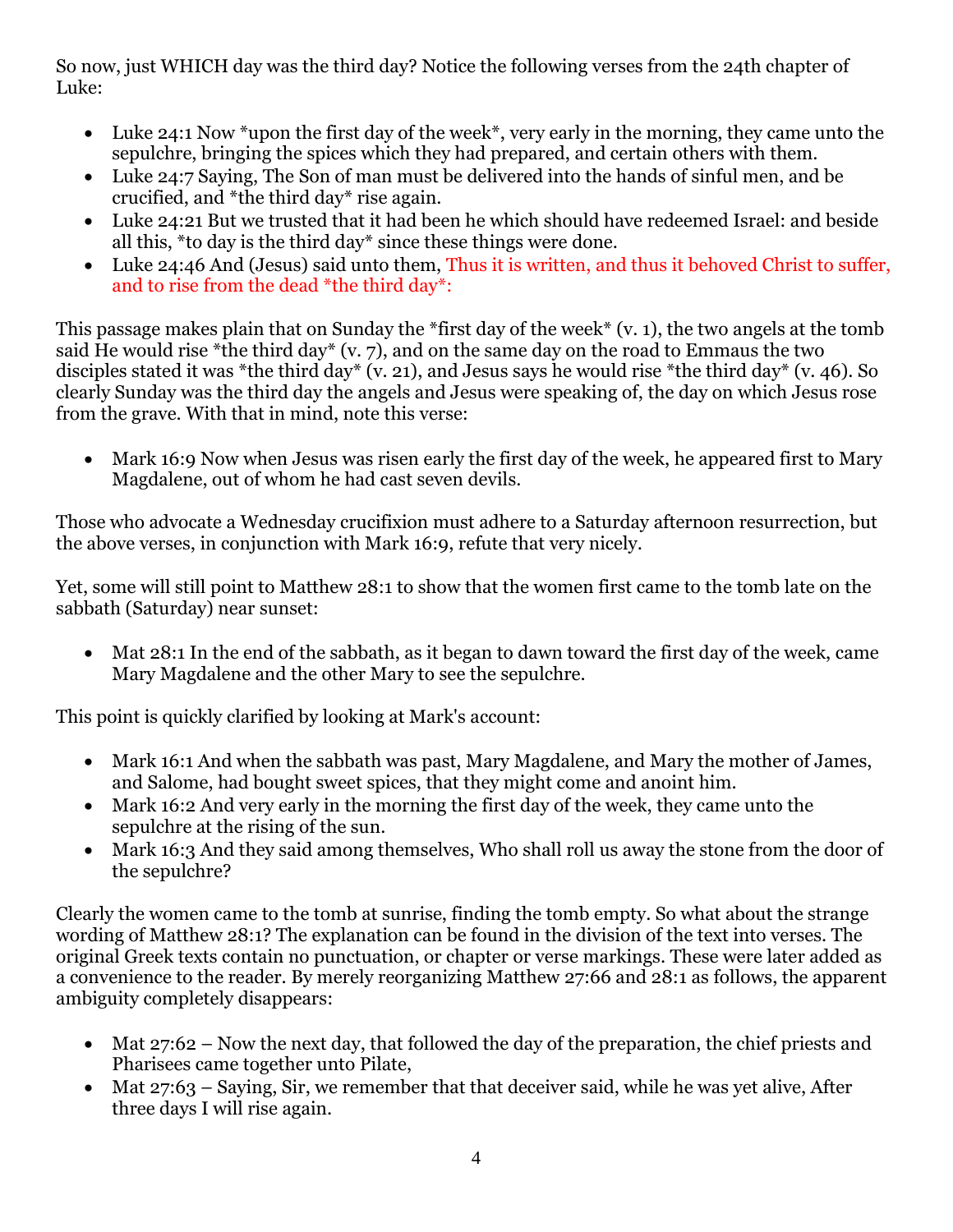- Mat 27:64 Command therefore that the sepulchre be made sure until the third day, lest his disciples come by night, and steal him away, and say unto the people, He is risen from the dead: so the last error shall be worse than the first.
- Mat 27:65 Pilate said unto them, Ye have a watch: go your way, make it as sure as ye can.

Note that in verse 62, the request for a guard on the tomb was made on a Sabbath (the day after the preparation) and that the request was for a guard until the third day. Now, here is how the following verses should be printed:

- Mat 27:66 So they went, and made the sepulchre sure, sealing the stone, and setting a watch in the end of the sabbath.
- Mat 28:1 As it began to dawn toward the first day of the week, came Mary Magdalene and the other Mary to see the sepulchre.

Note that the wording is *not changed*, merely the dividing point of the verses is changed by moving the period ending verse sixty-six. It was the watch guarding the tomb that began at the end of the sabbath! This shows that Matthew and Mark agree completely as to when the women came to the tomb: just before the rising of the sun at dawn, the first day of the week, Sunday.

Since Jesus was to rise the third day, the Roman guards were put in place immediately at the end of the Sabbath, because they anticipated the body being stolen by the Jews sometime on Sunday, the third (and next) day. Had they anticipated the theft on Saturday, then the guard would have been in place by Friday evening, (the preparation day).

**Anchor point #4:** Jesus rose from the dead on Sunday, the first day of the week, which was the third day since His trial, death and burial (Luke 24:21).

- Luke 24:18 And the one of them, whose name was Cleopas, answering said unto him, Art thou only a stranger in Jerusalem, and hast not known the things which are come to pass there in these days?
- Luke 24:19 And he said unto them, What things? And they said unto him, Concerning Jesus of Nazareth, which was a prophet mighty in deed and word before God and all the people:
- Luke 24:20 And how the chief priests and our rulers delivered him to be condemned to death, and have crucified him.
- Luke 24:21 But we trusted that it had been he which should have redeemed Israel: and beside all this, to day is the third day since these things were done.

Sunday, as we have seen, actually began at sunset on Saturday evening, and by Jewish reckoning any part of a day is counted as a day. So working backwards:

- Sunday, was the third day, the day of the resurrection.
- Saturday (Sabbath) was the second day that Christ rested in the tomb.
- Friday (Preparation day) was the first day, the day of the crucifixion.

Note that in Luke 24:18 - 21, the events of the three days begin with the arrest and trial of Jesus, not with His burial!

Jesus was crucified on Friday and died at 3 p.m. He rose from the dead somewhere between Saturday after sunset and sunrise on Sunday morning. There is absolutely no way to push the crucifixion back to Wednesday and fit scripture. A Wednesday crucifixion is clearly impossible.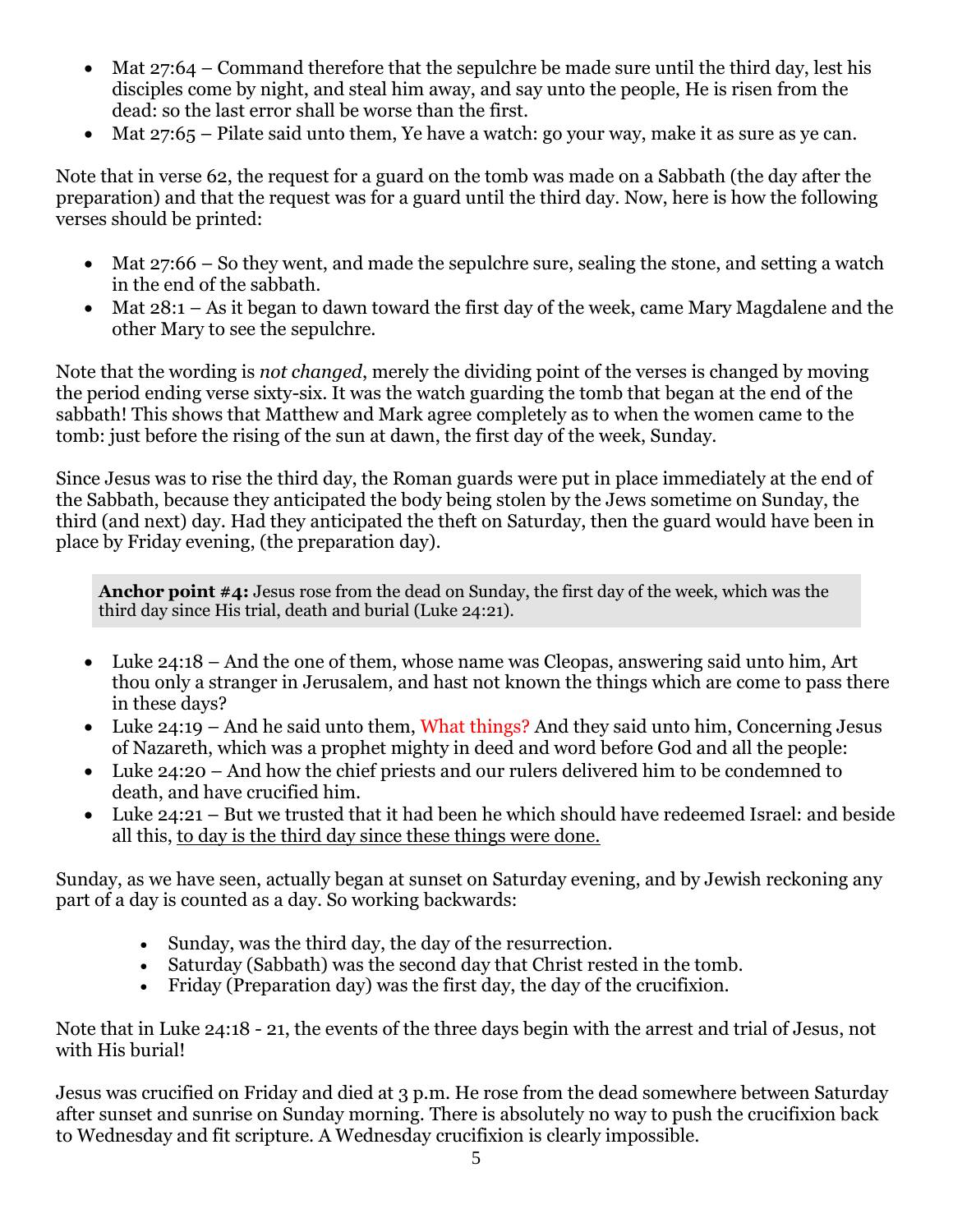## **Three days and Three nights**

Oh, but then what of these apparently troublesome verses, don't they preclude a Friday crucifixion?

- Mat 12:40 For as Jonas was three days and three nights in the whale's belly; so shall the Son of man be three days and three nights in the heart of the earth.
- Mat  $27:63$  Saying, Sir, we remember that that deceiver said, while he was yet alive, \*After three days\* I will rise again.
- Mark 8:31 And he began to teach them, that the Son of man must suffer many things, and be rejected of the elders, and of the chief priests, and scribes, and be killed, and \*after three days\* rise again.

These verses are appealed to in order to propose a full 72 hours in the grave. They do seem to say a full 3 days and 3 nights don't they? How can this possibly be reconciled with the traditional chronology? If you believe the Bible cannot contradict itself, then these verses MUST be harmonized with the rest of scripture on the subject. Well, please note the following story in 1 Kings-

# **The third day (inclusive reckoning)**

- $\bullet$  1 Ki 12:5 And he said unto them, Depart yet \*for three days\*, then come again to me. And the people departed.
- $\bullet$  1 Ki 12:12 So Jeroboam and all the people came to Rehoboam \*the third day\*, as the king had appointed, saying, Come to me again \*the third day\*.

The king tells the people to depart for three days, but they return ON the third day, not on the fourth!! Why? Because the king did not mean to be gone for a full 72 hours. The counting of days was inclusive in nature. The same day that the king told them to leave was the first day. The second day they stayed away, and then they returned the third day, as the king had intended. This is the exactly the same manner of counting used for the resurrection. It is inclusive in nature, with whatever portion of the first and last days being counted as full days.

Just for good measure, this same story is told in 2 Chronicles:

- 2 Chr 10:5 And he said unto them, Come again unto me \*after three days\*. And the people departed.
- 2 Chr 10:12 So Jeroboam and all the people came to Rehoboam \*on the third day\*, as the king bade, saying, Come again to me \*on the third day\*.

Note the way this is worded compared to 1 Kings. Come again unto me after three days, depart yet for three days, and Come again to me on the third day, these all mean exactly the same thing, which is NOT a full three days or a full 72 hours.

Here is a similar situation of inclusive reckoning in the book of Esther:

- Est 4:16 Go, gather together all the Jews that are present in Shushan, and fast ye for me, and neither eat nor drink **three days, night or day**: I also and my maidens will fast likewise; and so will I go in unto the king, which is not according to the law: and if I perish, I perish.
- Est 4:17 So Mordecai went his way, and did according to all that Esther had commanded him.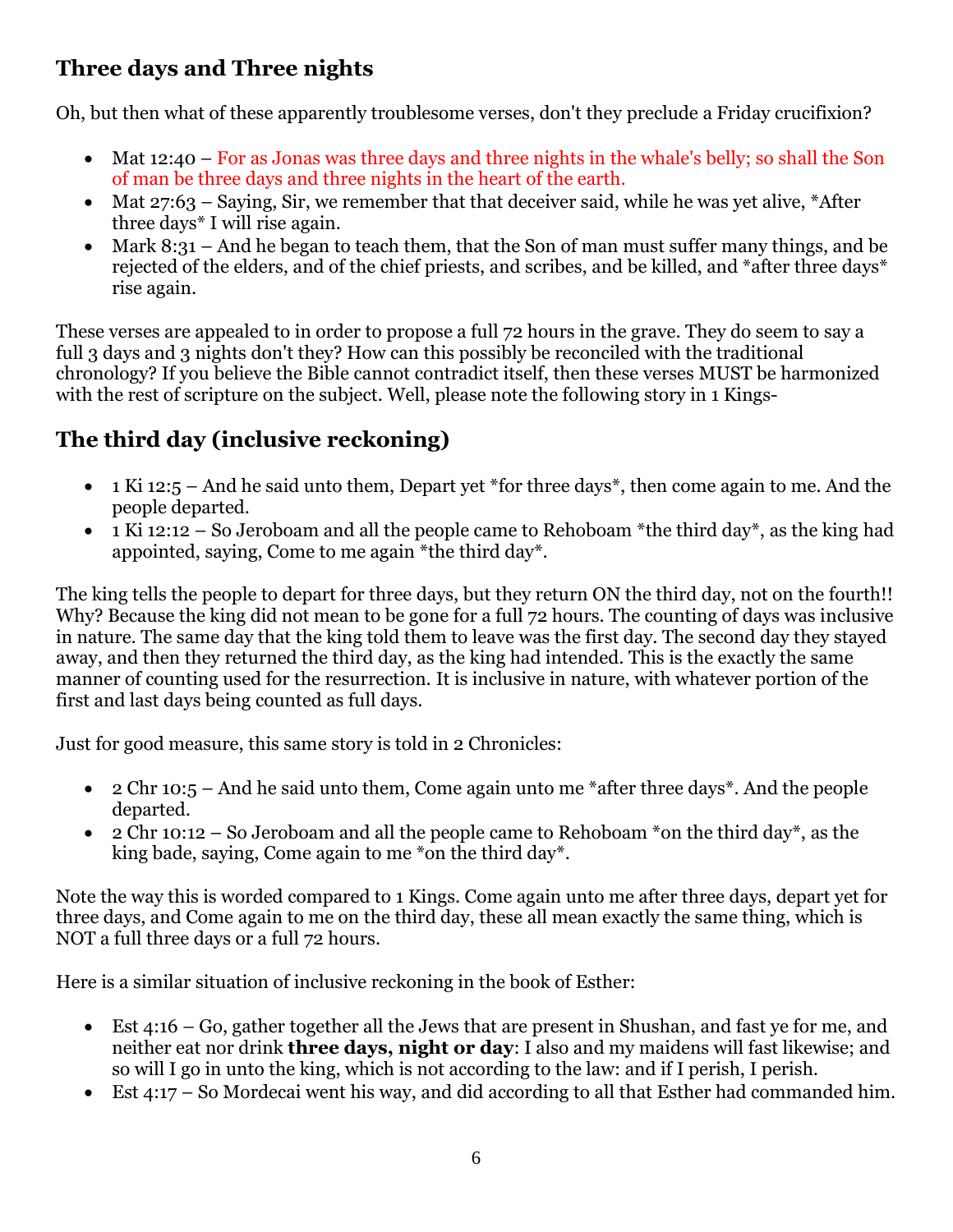Est 5:1 – Now it came to pass **on the third day**, that Esther put on her royal apparel, and stood in the inner court of the king's house, over against the king's house: and the king sat upon his royal throne in the royal house, over against the gate of the house.

Note that here in Luke 13, the third day clearly means the day after tomorrow, *not* after 3 full days:

- Luke 13:31 The same day there came certain of the Pharisees, saying unto him, Get thee out, and depart hence: for Herod will kill thee.
- Luke 13:32 And he said unto them, Go ye, and tell that fox, Behold, I cast out devils, and I do cures to day and to morrow, and **the third day** I shall be perfected.
- Luke 13:33 Nevertheless I must walk to day, and to morrow, and **the day following**: for it cannot be that a prophet perish out of Jerusalem.

So, in light of all the evidence, Matt 12:40, 27:63 and Mark 8:31 do not really mean a full literal three days and nights or 72 hours, since Jesus clearly rose ON the third day. By Jewish understanding, referred to as inclusive reckoning, three days and three nights, and after three days, simply meant the same thing as ON the third day.

**Anchor Point #5:** Jesus was resurrected ON the third day, not after 72 literal hours.

### **In The Heart of the Earth**

Note these passages:

- Mat 12:40 For as Jonas was three days and three nights in the whale's belly; so shall the Son of man be three days and three nights in the heart of the earth.
- Mat 17:22, 23 And while they abode in Galilee, Jesus said unto them, The Son of man shall be betrayed into the hands of men: And they shall kill him, and the third day he shall be raised again. And they were exceeding sorry.
- Mat 26:45 Then cometh he to his disciples, and saith unto them, Sleep on now, and take your rest: behold, **the hour is at hand**, and the Son of man is betrayed into the hands of sinners.
- Mark 9:31 For he taught his disciples, and said unto them, The Son of man is delivered into the hands of men, and they shall kill him; and after that he is killed, he shall rise the third day.
- Mark 14:41 And he cometh the third time, and saith unto them, Sleep on now, and take your rest: it is enough, **the hour is come**; behold, the Son of man is betrayed into the hands of sinners.
- Luke 24:7 Saying, The Son of man must be delivered into the hands of sinful men, and be crucified, and the third day rise again.
- Luke 24:18 And the one of them, whose name was Cleopas, answering said unto him, Art thou only a stranger in Jerusalem, and hast not known the things which are come to pass there in these days?
- Luke 24:19 And he said unto them, What things? And they said unto him, Concerning Jesus of Nazareth, which was a prophet mighty in deed and word before God and all the people:
- Luke 24:20 And how the chief priests and our rulers delivered him to be condemned to death, and have crucified him.
- Luke 24:21 But we trusted that it had been he which should have redeemed Israel: and beside all this, to day is the third day since these things were done.

Note that the "things" include Jesus' betrayal and being put on trial. See also:

• Matt 16:21; Matt 20:18-19; Mark 8:31; Mark 10:33-34; Luke 9:22; Luke 18:32-33; Luke 24:46.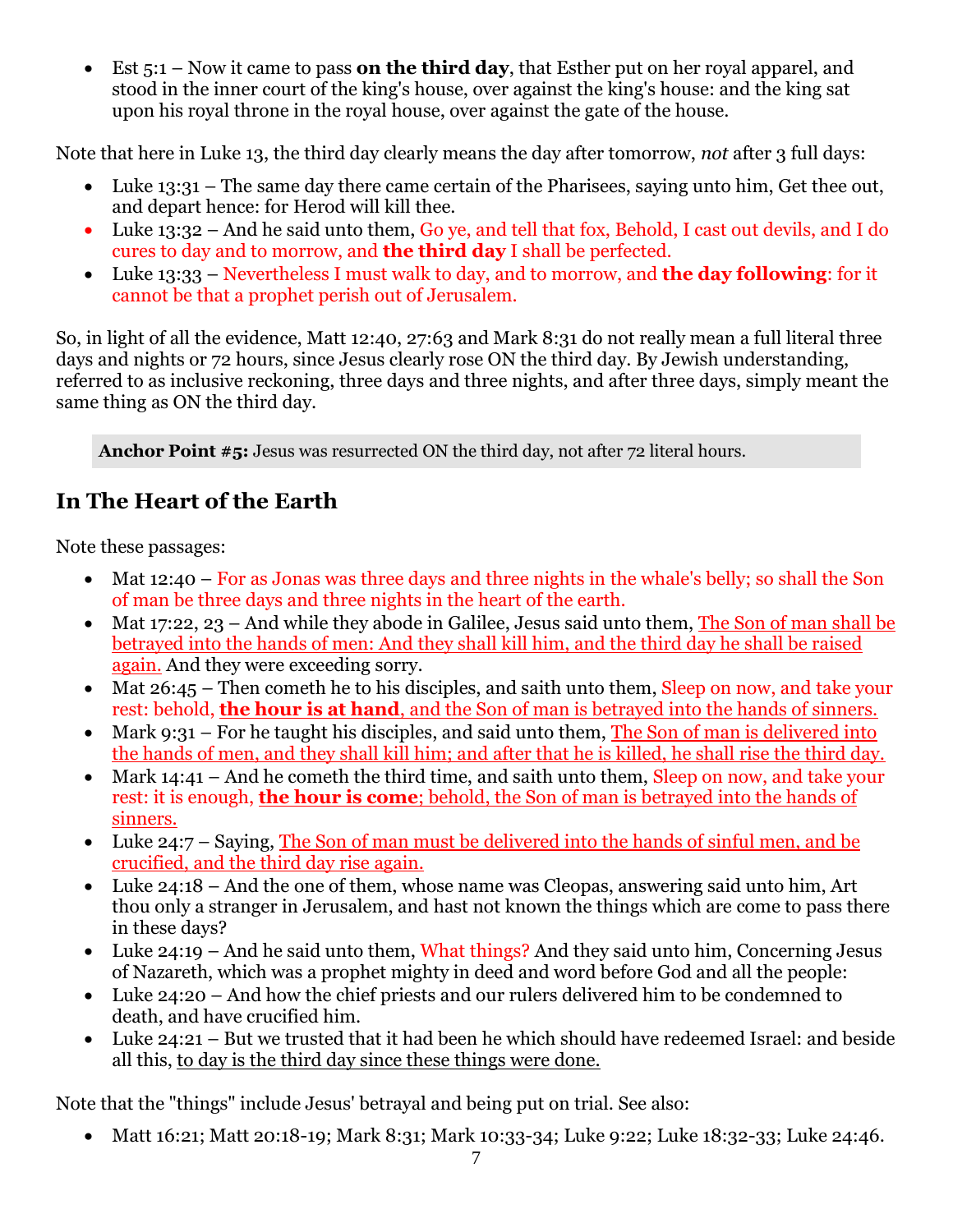So the phrase "in the heart of the earth" does not begin with burial in the tomb, as some suppose, but rather with Christ being betrayed into the hands of sinners for trial, on what we would call Thursday night (by Jewish reckoning the early evening hours that began Friday, 14 Nisan, Passover). That was the beginning of the 3 days and 3 nights.

### **The Lord's Passover**

Next, let's look at when the Passover really begins. Sometimes in the Bible, the phrases "Feast of Unleavened Bread" or "Passover" are used to describe the combination of 14 Nisan (The Lord's Passover) with the subsequent week long Feast of Unleavened Bread. So the first day of the Feast of Unleavened Bread (in this general sense), would then be 14 Nisan. This habit can cause some confusion if you are not careful, as follows:

- Mat 26:17 Now the first day of the feast of unleavened bread the disciples came to Jesus, saying unto him, Where wilt thou that we prepare for thee to eat the passover?
- Mark 14:12 And the first day of unleavened bread, \*when they killed the passover\*, his disciples said unto him, Where wilt thou that we go and prepare that thou mayest eat the passover?
- Luke 22:1 Now the feast of unleavened bread drew nigh, which is called the Passover.
- Luke  $22:7$  Then came the day of unleavened bread, \*when the passover must be killed\*.
- Luke 22:8 And he sent Peter and John, saying, Go and prepare us the passover, that we may eat.

The above verses seem to say that the Passover lamb was to be slain on the first day of unleavened bread, or 15 Nisan (but actually refer to 14 Nisan, as will be shown) Now, the following verse refers to the Passover meal as occurring on 15 Nisan, the evening after the crucifixion, also 15 Nisan:

 John 18:28 – Then led they Jesus from Caiaphas unto the hall of judgment: and it was early; and they themselves went not into the judgment hall, lest they should be defiled; but that they might eat the passover.

This confusion can be cleared up by looking in Exodus, Leviticus and 2 Chronicles:

- Exo 12:5 Your lamb shall be without blemish, a male of the first year: ye shall take it out from the sheep, or from the goats:
- Exo 12:6 And ye shall keep it up until **the fourteenth day of the same month**: and the whole assembly of the congregation of **Israel shall kill it in the evening** [*afternoon of the 14th*].
- Exo 12:7 And they shall take of the blood, and strike it on the two side posts and on the upper door post of the houses, wherein they shall eat it.
- Exo 12:8 And they shall eat the flesh in that night [*early hours of the 15th*], roast with fire, and unleavened bread; and with bitter herbs they shall eat it.
- Exo 12:9 Eat not of it raw, nor sodden at all with water, but roast with fire; his head with his legs, and with the purtenance thereof.
- Exo 12:10 And ye shall let nothing of it remain until the morning; and that which remaineth of it until the morning ye shall burn with fire.
- Exo 12:18 In the first month, on **the fourteenth day of the month at even, ye shall eat unleavened bread,** until the one and twentieth day of the month at even.
- Lev 23:5 In **the fourteenth day of the first month at even is the Lord's passover**.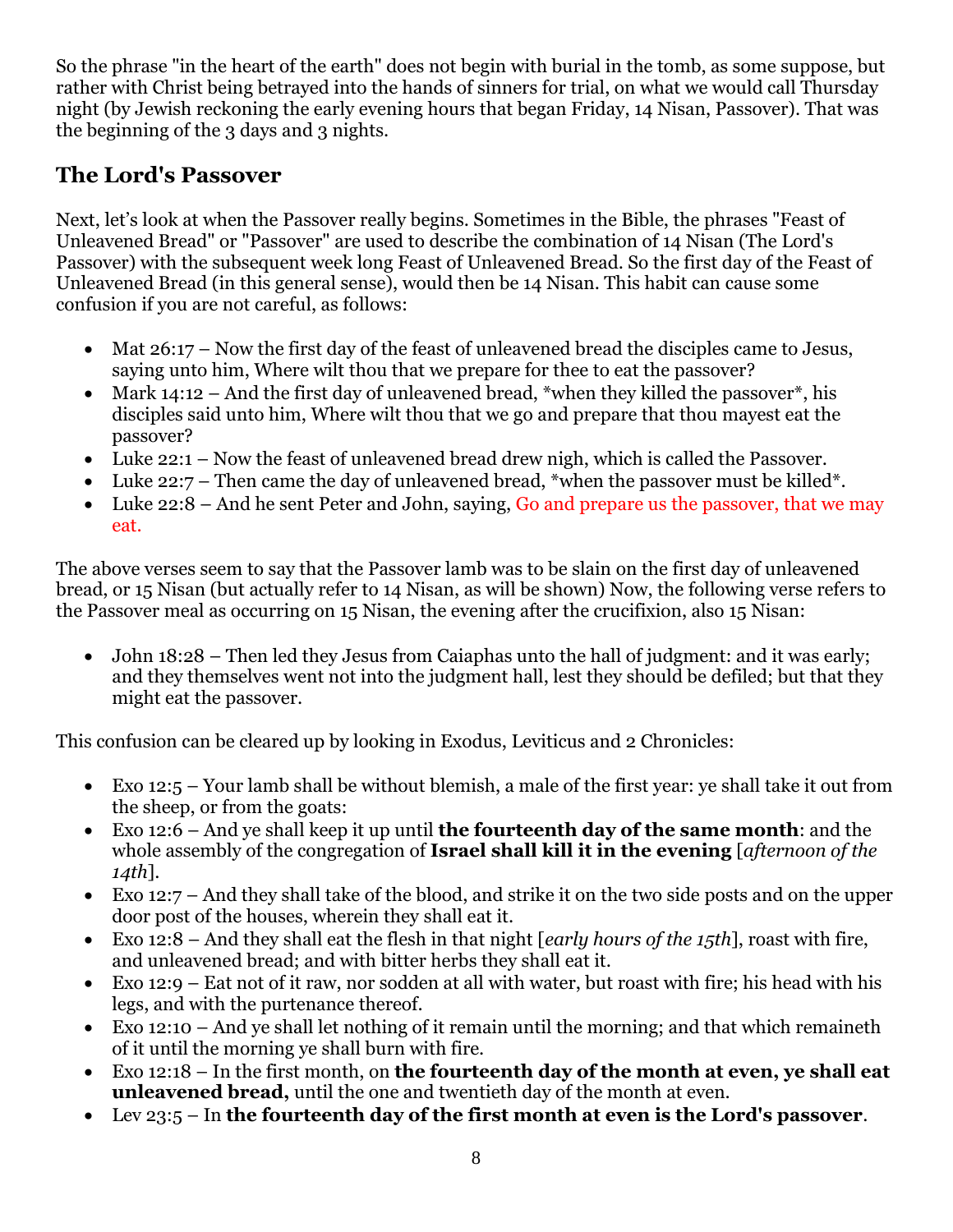- Lev 23:6 And on the fifteenth day of the same month is the feast of unleavened bread unto the LORD: seven days ye must eat unleavened bread.
- 2 Chr 35:1 Moreover Josiah kept a passover unto the LORD in Jerusalem: **and they killed the passover on the fourteenth day of the first month.**

The Hebrew for Exo 12:6 and Lev 23:5 literally reads "between the evenings" (H996 & H6153). The first of these two evenings is when the sun begins its descent from its zenith at noon, and the second when the sun sets at 6 pm. So between the evenings refers to 3 pm, which also called the ninth hour.

Clearly the Passover lamb was to be slain on the afternoon of the 14th of Nisan and eaten in the night of the 15th of Nisan. Yet, according to Exodus 12:18, unleavened bread was also to be eaten beginning on the 14th of Nisan, known as the Lord's passover, which is the day *before* the Festival of Unleavened Bread (this is the reason for some confusion).

So this was the time the Lord's supper took place - on what we would call Thursday night, which was the 14th of Nisan, which consisted of bread and grape juice, but no roast lamb. Later that very same day, in the afternoon about 3 pm, the Passover lamb was to be slain. That the Passover lamb was to be slain in the afternoon of the 14th can be confirmed elsewhere in Exodus. Note when the daily sacrifice of lambs was to take place:

 Exo 29:39 – The one lamb thou shalt offer in the morning; and the other lamb thou shalt offer at even:

Here it is plain that the daily sacrifices included two lambs, the first in the morning, and the second in the "evening", meaning the afternoon before sunset (Again the Hebrew literally reads "between the evenings" (H996 & H6153). The Jewish historian Josephus confirms that the Passover lambs were slain from the ninth hour to the eleventh hour, that being from 3pm to 5pm.

So these high priests, upon the coming of that feast which is called the Passover, when they slay their sacrifices, from the ninth hour till the eleventh, but so that a company not less than ten belong to every sacrifice, ...

*Wars of the Jews*, Book VI, Chapter IX, [Section 3](http://www.ccel.org/j/josephus/works/war-6.htm#EndNote_War_6.32a)

Therefore, the two events, the time for the killing of the Passover lamb and the death of Jesus, coincided precisely on that Friday afternoon the 14th of Nisan, the Lord's Passover, at 3pm.

This is further confirmed by the timing of the original Passover in Egypt:

- Exo 12:29 And it came to pass, that at midnight the LORD smote all the firstborn in the land of Egypt, ...
- Num 33:3 And they departed from Rameses in the first month, on the fifteenth day of the first month; on the morrow after the passover the children of Israel went out with an high hand in the sight of all the Egyptians.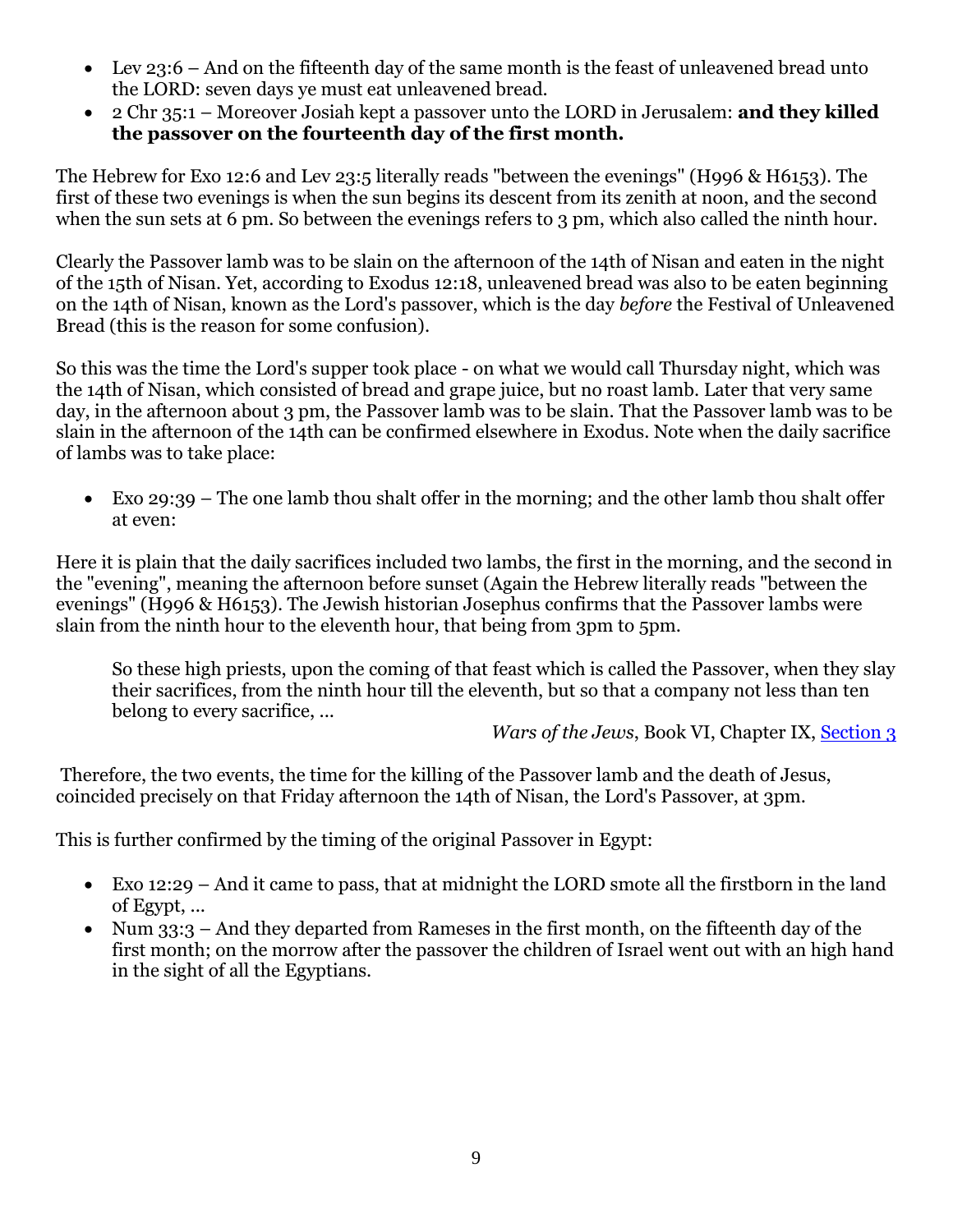| <b>Israel Freed From Bondage</b>       |                                                                                |                                                                                   |                                   |  |  |  |  |
|----------------------------------------|--------------------------------------------------------------------------------|-----------------------------------------------------------------------------------|-----------------------------------|--|--|--|--|
| 14 Nisan<br><b>The Lord's Passover</b> |                                                                                | 15 Nisan<br>1st Day of Festival of Unleavened<br><b>Bread</b><br>A Sabbath day    |                                   |  |  |  |  |
| <b>NIGHT</b><br><b>DAY</b>             |                                                                                | <b>NIGHT</b>                                                                      | DAY                               |  |  |  |  |
| <b>Unleavened Bread</b><br>first eaten | Passover lamb slain<br>about 3pm, blood<br>put on the door<br>posts and lintel | Passover lamb eaten<br>Death Angel slays<br>the firstborn of<br>Egypt at midnight | Israel set free in the<br>morning |  |  |  |  |

Clearly the Passover slaying of Egypt's firstborn occurred at midnight on the 15th of Nisan. So the reference in John 18:28 to the Passover meal being observed on the day after the crucifixion is speaking of the meal in which the Passover lamb would be eaten, which would occur at the early hours of 15 Nisan, the Paschal lamb symbolic of Jesus having been slain a few hours earlier on the afternoon of the 14th. As a result, Matthew 26:17, Mark 14:12, and Luke 22:1, 7-8 all are actually referring to the 14th of Nisan (in a general sense) calling it the first day of unleavened bread.

**Anchor Point #6:** Jesus was crucified late on 14 Nisan, the Lord's Passover.

What follows now is a chronological listing of the events of the crucifixion and resurrection, that puts all the pieces of the puzzle together in a way that satisfies all the accounts.

**14 Nisan/Abib** (The Lord's Passover, not a Sabbath) **Friday** (Beginning our Thursday night)

- Luke 22:7 Then came the day of unleavened bread, when the passover must be killed.
- Luke 22:8 And he sent Peter and John, saying, Go and prepare us the passover, that we may eat.

Preparation for the Passover:

- Mat 26:17-19, Mark 14:12-16, Luke 22:7-13.
- Lev 23:5 In the fourteenth day of the first month at even is the Lord's passover.

The 14th of Nisan is to be the Lord's Passover, and it was just after sunset (the beginning of that day) that the Passover meal of unleavened bread was celebrated by Jesus with His disciples. That would correspond to our present day Thursday evening (when using Midnight to Midnight).

- Judas identified as the betrayer- Mat 26:21-25, Mark 14:18-21, Luke 22:21-23, John 13:21-30.
- The Lord's Supper- Mat 26:26-29, Mark 14:22-25, Luke 22:14-16.
- Jesus retires to Gethsemane and is arrested- Mat 26:30-56, Mark 14:26-52, Luke 22:39-53, John 18:1-12.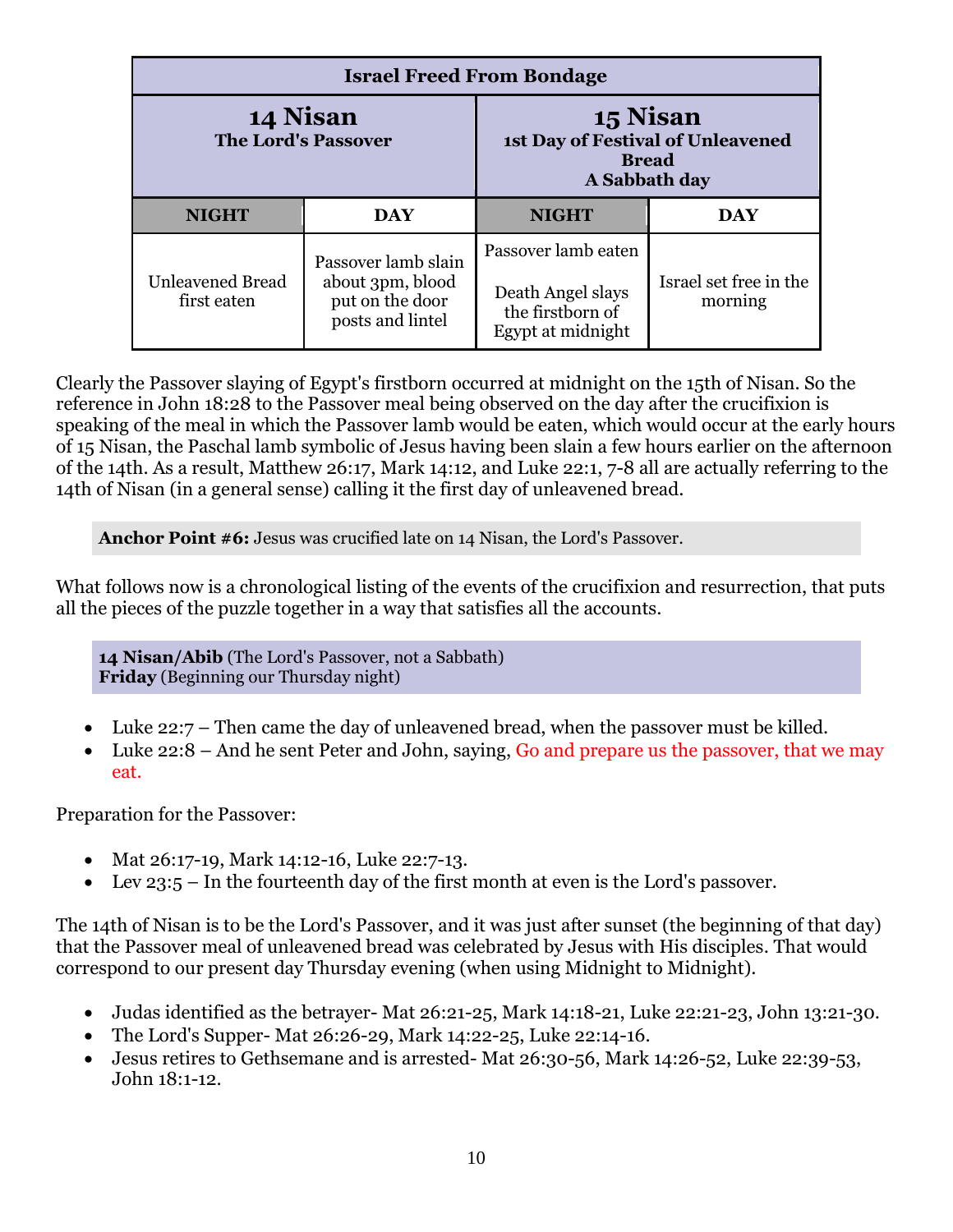In the morning of Friday (but still 14 Nisan) the trials took place, and the crucifixion began at about 9am (the third hour- Mark 15:25). Jesus died at the very moment the Passover lamb was to be slain at the Temple, the ninth hour (our 3pm) on the 14th of Nisan (our Friday). From the moment Jesus was laid in the tomb, until sunset, the Jews reckoned to be the first day in the grave, even though it was only a few hours. All of this took place on what was the preparation day - not only for the 7th day Sabbath, but also for the upcoming Feast of Unleavened Bread. Note - that particular seventh day Sabbath was a "high" day ...

 John 19:31 – The Jews therefore, because it was the preparation, that the bodies should not remain upon the cross on the sabbath day, (for \*that sabbath day was an high day\*,) besought Pilate that their legs might be broken, and that they might be taken away.

**15th of Nisan/Abib** (A double "high" Sabbath day) **Saturday**, which began at sunset on our Friday night. First day of the week long Festival of Unleavened Bread.

... it was a "high" Seventh day (Saturday) Sabbath because it was ALSO the 15th of Nisan/Abib, a feast day Sabbath ...

- Lev 23:6 And on the fifteenth day of the same month is the feast of unleavened bread unto the LORD: seven days ye must eat unleavened bread.
- Lev 23:7 In the first day ye shall have an holy convocation: ye shall do no servile work therein.

The Messiah rests in the tomb, observing the Sabbath day rest the entire day. This is the second day in the grave.

**16th of Nisan/Abib** (The day of first fruits, Resurrection day) **Sunday**, which began at sunset - our Saturday night. *Not a Sabbath day in type or antitype.*

The resurrection takes place at some time after the beginning of the day (at sunset) but before the morning sunrise. Just exactly when after sunset the resurrection took place is uncertain, but that it happened on what we today call Sunday is really quite clear as Luke 24 showed, but here is more evidence-

 $\bullet$  1 Cor 15:20 – But now is Christ risen from the dead, and become the Firstfruits of them that slept.

So just how does this verse relate?-

- Lev 23:10 Speak unto the children of Israel, and say unto them, When ye be come into the land which I give unto you, and shall reap the harvest thereof, then ye shall bring a sheaf of the Firstfruits of your harvest unto the priest:
- Lev 23:11 And he shall wave the sheaf before the LORD, to be accepted for you: on the morrow after the sabbath the priest shall wave it.

The wave sheaf represented the first fruits of the resurrection, the Messiah (1 Cor 15:20), and the day it was presented was the day AFTER the Sabbath as Lev 23:11 just proved. (The Sabbath meant here is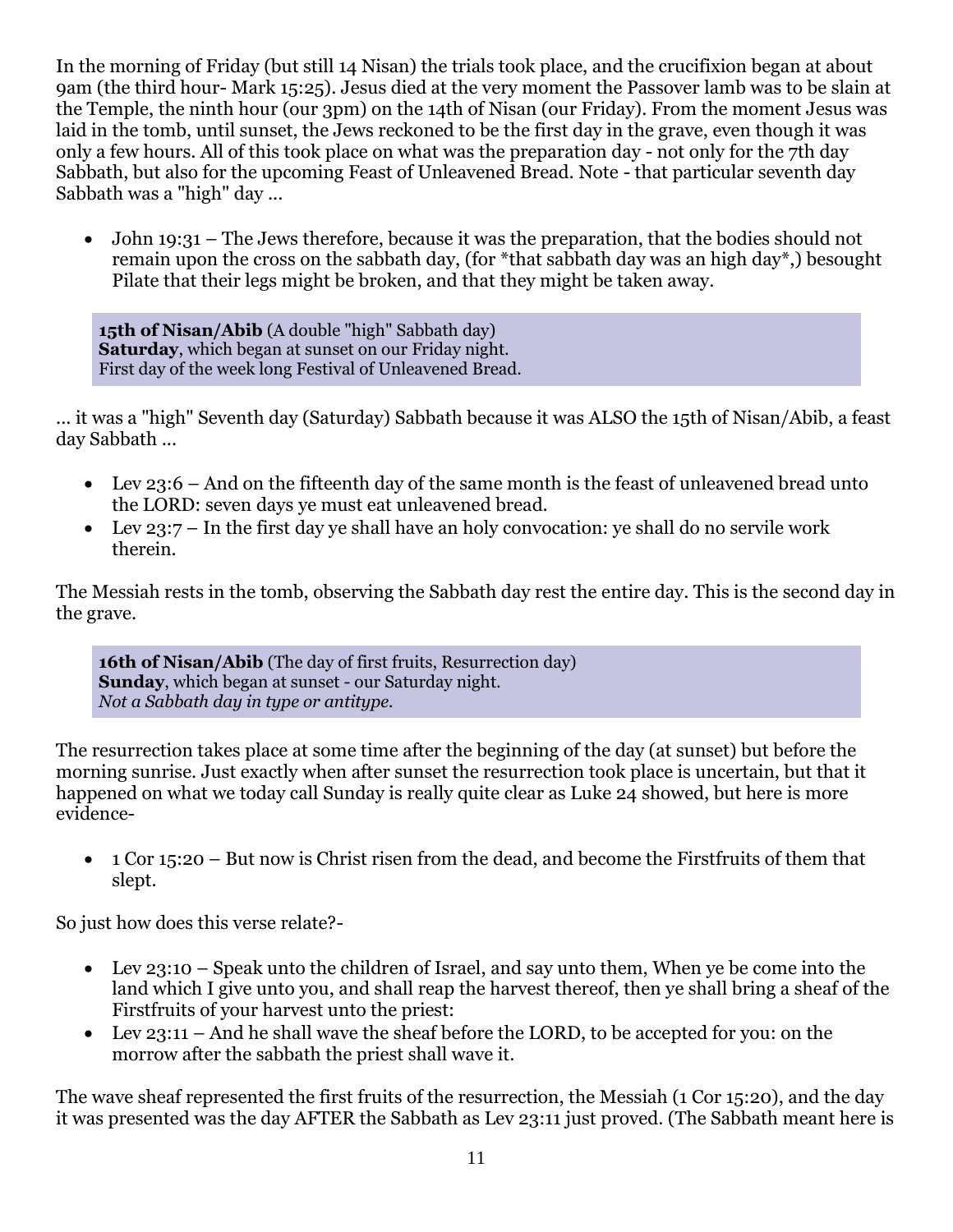15 Nisan/Abib, the first day of Unleavened Bread [Lev 23:6-7]). Clearly then, since the first day of Unleavened Bread coincided with the Seventh day Sabbath that year, the resurrection of Jesus (the first fruits), happened on 16 Nisan/Abib the day AFTER the double or high Sabbath, on the first day of the week, Sunday. (Because it represents the resurrection, the day of Firstfruits must clearly occur *on the third day* after the crucifixion [14 Nisan], to fulfill scripture.)

### **The Manna – A Prophecy**

For even *more* evidence that the commonly accepted chronology is correct, one must really understand the principle of type and antitype. Jesus drew this parallel between Himself and manna:

- John 6:31 Our fathers did eat manna in the desert; as it is written, He gave them bread from heaven to eat.
- John 6:32 Then Jesus said unto them, Verily, verily, I say unto you, Moses gave you not that bread from heaven; but my Father giveth you the true bread from heaven.
- John 6:33 For the bread of God is he which cometh down from heaven, and giveth life unto the world.
- John 6:47 Verily, verily, I say unto you, He that believeth on me hath everlasting life.
- John 6:48 I am that bread of life.
- John 6:49 Your fathers did eat manna in the wilderness, and are dead.
- John 6:50 This is the bread which cometh down from heaven, that a man may eat thereof, and not die.
- John 6:51 I am the living bread which came down from heaven: if any man eat of this bread, he shall live for ever: and the bread that I will give is my flesh, which I will give for the life of the world.
- John 6:58 This is that bread which came down from heaven: not as your fathers did eat manna, and are dead: he that eateth of this bread shall live for ever.

Just as the manna did not spoil on the Sabbath day (Exo. 16:23-26), the body of Jesus did not see corruption as He rested that day in the tomb (Psa. 16:10, Acts 2:27, 31). The symbolism of the manna specifically prophesies that Jesus would spend the seventh day Sabbath, Saturday, at rest in the tomb in an incorrupt state, because His body was without sin. This is why unleavened bread is the only bread used during Passover week, because it represented the incorrupt body of Jesus. If Jesus had been crucified on Wednesday, *that* would have been the day the extra manna would have occurred, and it would have not spoiled for the subsequent multiple *days* in the tomb, for which there would be no new manna provided. However, the typology of the manna clearly does not allow that scenario.

The sequence of days to be observed for Passover was set down in scripture as the "type". This sequence was symbolic of what was to come when the crucifixion of the Lamb of God actually took place, which is the "antitype". So the type and antitype must match precisely:

- 14 Nisan, the Lord's Passover is the type of the crucifixion day.
- 15 Nisan, 1st day of Unleavened Bread, is the second day.
- 16 Nisan, Firstfruits, is a type of the resurrection, and the third day.

An example of Israel keeping this precise scenario is found in the book of Joshua:

 Josh 5:10 – And the children of Israel encamped in Gilgal, and kept the passover on the fourteenth day of the month at even in the plains of Jericho.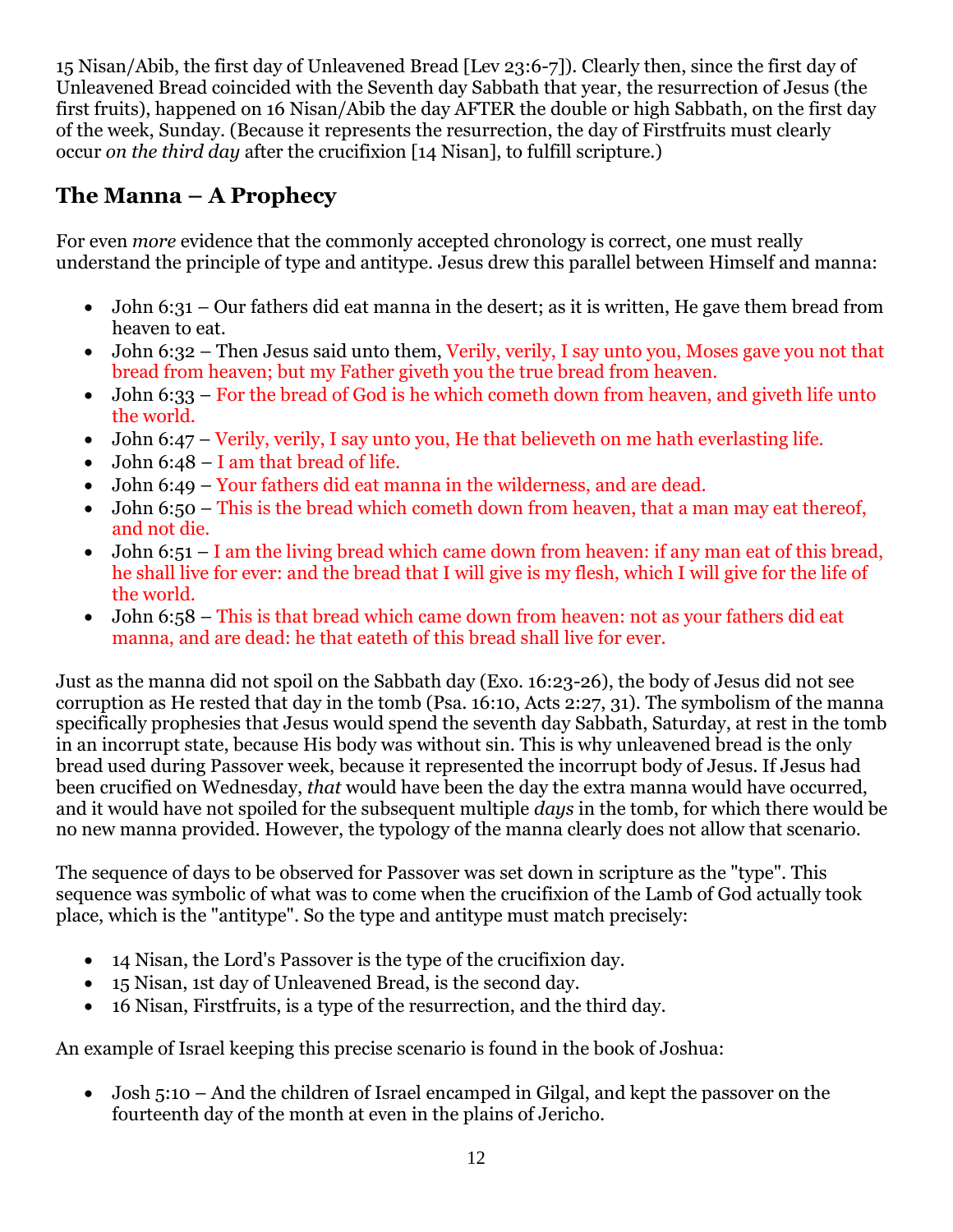- Josh 5:11 And they did eat of the old corn of the land on the morrow after the passover, unleavened cakes, and parched corn in the selfsame day.
- Josh 5:12 And the manna ceased on the morrow after they had eaten of the old corn of the land; neither had the children of Israel manna any more; but they did eat of the fruit of the land of Canaan that year.

| 14 Nisan | 15 Nisan                                      | 16 Nisan                                               |
|----------|-----------------------------------------------|--------------------------------------------------------|
| Passover | Old Corn and<br><b>Unleavened Bread Eaten</b> | Manna Ceased<br><b>First Fruits of Canaan</b><br>Eaten |

Compare with the above as we consider the following scenarios.

| <b>PROPOSED WEDNESDAY CRUCIFIXION - TYPE DOES NOT MATCH</b><br><b>ANTITYPE</b> |            |                                              |            |                                               |  |                                                  |            |                                           |            |
|--------------------------------------------------------------------------------|------------|----------------------------------------------|------------|-----------------------------------------------|--|--------------------------------------------------|------------|-------------------------------------------|------------|
| Wednesday<br>14 Nisan                                                          |            | <b>Thursday</b><br>15 Nisan                  |            | <b>Friday</b><br>16 Nisan                     |  | <b>Saturday</b><br>17 Nisan                      |            | <b>Sunday</b><br>18 Nisan                 |            |
| <b>NIGHT</b>                                                                   | <b>DAY</b> | <b>NIGHT</b>                                 | <b>DAY</b> | <b>NIGHT</b><br><b>DAY</b>                    |  | <b>NIGHT</b>                                     | <b>DAY</b> | <b>NIGHT</b>                              | <b>DAY</b> |
| Lord's Passover                                                                |            | 1st Day of<br>Festival<br>of Unleavened      |            | Women prepare<br>spices to anoint<br>the body |  | 7th day Sabbath                                  |            | The Third Day??<br>(Luke 24:21)           |            |
|                                                                                |            | <b>Bread</b><br>A Sabbath day                |            | Day of<br>Firstfruits??                       |  | Day of<br>Firstfruits??                          |            | Day of<br>Firstfruits??                   |            |
| Crucifixion and<br><b>Burial</b><br>before sundown                             |            | Rested in the<br>tomb<br>Roman guard<br>set? |            | Rested in the<br>tomb                         |  | Resurrection<br>late in the day<br>before sunset |            | Tomb discovered<br>to be empty<br>at dawn |            |

(The Wednesday Crucifixion is taught by Dr. Frederick K. C. Price of **[Ever Increasing Faith](http://web.archive.org/web/20050901035140/http:/www.eifm.org/cfide/smartsurf/user/Monthly_Messages/Apr.html)  [Ministries.](http://web.archive.org/web/20050901035140/http:/www.eifm.org/cfide/smartsurf/user/Monthly_Messages/Apr.html)**)

#### **The Wednesday Crucifixion and the problem of Firstfruits**

#### **Friday Firstfruits?**

Note that with a Wednesday crucifixion and literal 72 hours in the grave, the resurrection would occur on a Saturday Sabbath, which should *precisely match* the day of Firstfruits (16 Nisan) but does not. With a Wednesday crucifixion, Firstfruits (16 Nisan) will fall on Friday, meaning the resurrection should also be on Friday. This however, is a day short of the 72 hour span they are bound to, so they obviously can't put Firstfruits on Friday.

#### **Saturday Firstfruits?**

Proponents of a Wednesday crucifixion are really forced into a Saturday resurrection by their maintaining strict adherence to the the 72 hour - 3 day 3 night scenario. Saturday then, if it is the resurrection day, should also be the day of Firstfruits. But this violates what is set forth in Lev. 23:11 which states that Firstfruits occurs the day *after* the sabbath, meaning the day after the 15 Nisan sabbath (1st day of Unleavened Bread, v.7). So, Firstfruits could not have been on Saturday, since as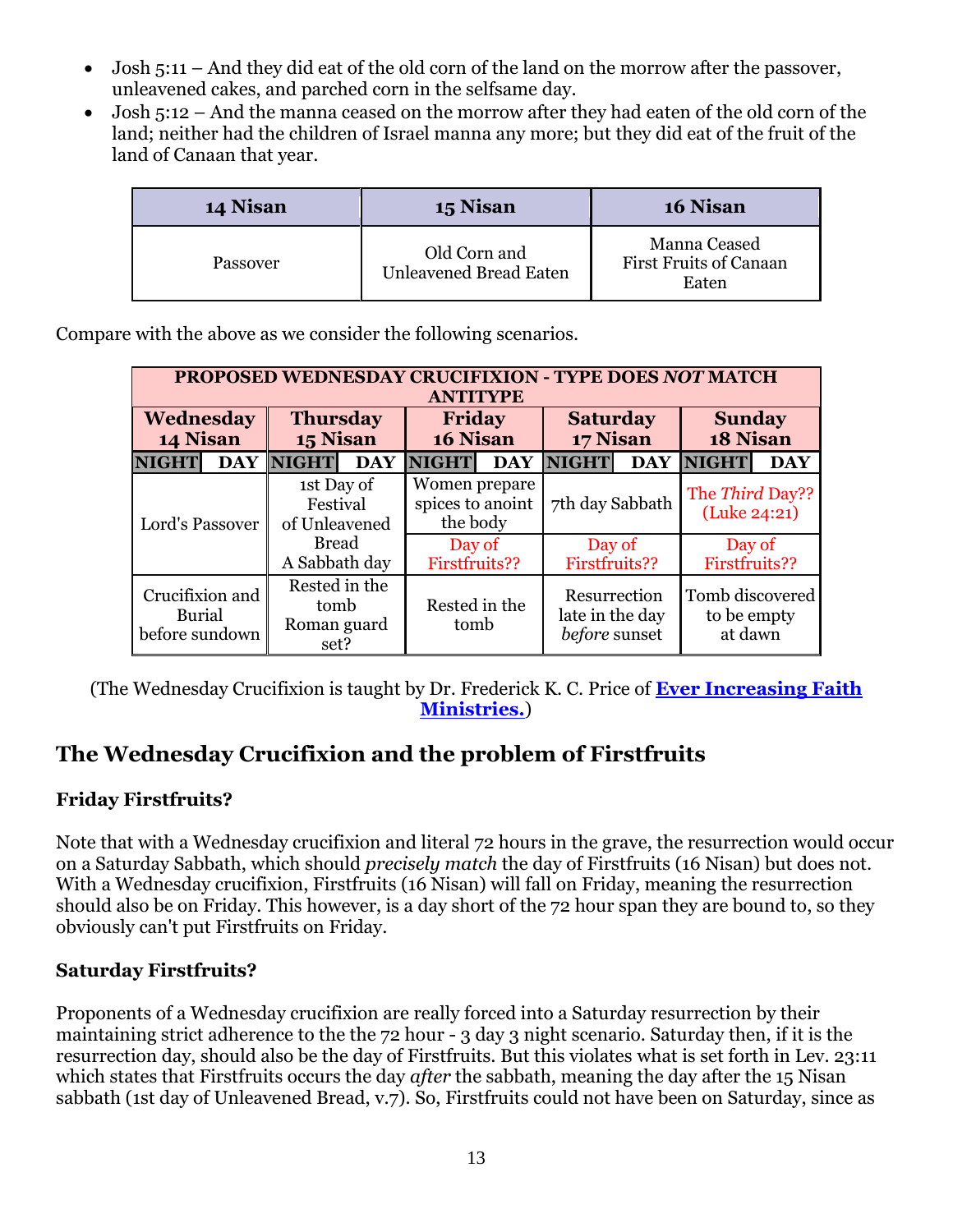indicated in the above chart, it would clearly not be *after* a sabbath. So Saturday is clearly disqualified from being Firstfruits.

#### **Sunday Firstfruits?**

Neither by the Wednesday theory, could Firstfruits occur on Sunday, though that *would* place it after a sabbath, because that again places the resurrection on Sunday, which extends past the 72 hour rule they wish to adhere so rigorously to (A Sunday resurrection would make it the *fourth* day after the crucifixion). Proposing a Wednesday crucifixion and Sunday Firstfruits means adding two days to the scenario and again denying that 16 Nisan is the resurrection day and day of Firstfruits, thus *breaking* the type-antitype pattern. Since Sunday cannot possibly be called "the third day" since Jesus' crucifixion and burial under the Wednesday crucifixion theory, and can't be 16 Nisan either, it must also be disqualified as the day of Firstfruits.

It would seem to be clear that under the Wednesday crucifixion theory, Firstfruits (16 Nisan) can't be fitted in anywhere and remain harmonious with scripture. Therefore, this completely excludes the possibility of a Wednesday crucifixion and 72 hour theory that some would promote.

| <b>PROPOSED THURSDAY CRUCIFIXION - TYPE DOES NOT MATCH ANTITYPE</b> |                    |                           |                                            |                             |             |                                        |            |  |
|---------------------------------------------------------------------|--------------------|---------------------------|--------------------------------------------|-----------------------------|-------------|----------------------------------------|------------|--|
| <b>Thursday</b><br>14 Nisan                                         |                    | <b>Friday</b><br>15 Nisan |                                            | <b>Saturday</b><br>16 Nisan |             | <b>Sunday</b><br>17 Nisan              |            |  |
| <b>NIGHT</b>                                                        | <b>DAY</b>         | <b>NIGHT</b>              | <b>DAY</b>                                 | <b>NIGHT</b><br><b>DAY</b>  |             | <b>NIGHT</b>                           | <b>DAY</b> |  |
|                                                                     | Lord's Passover    | A Sabbath day             | 1st Day of Festival<br>of Unleavened Bread | 7th day Sabbath             |             | Firstfruits                            |            |  |
|                                                                     |                    | Women prepare             |                                            |                             |             | Resurrection<br>before sunrise         |            |  |
| The Preparation Day<br>Crucifixion and Burial<br>before sundown     |                    | spices?                   |                                            | Rested in the tomb          |             | Tomb discovered                        |            |  |
|                                                                     |                    |                           | Roman guard                                |                             | to be empty |                                        |            |  |
|                                                                     | Rested in the tomb |                           | continues                                  |                             | at dawn     |                                        |            |  |
|                                                                     |                    | Roman guard set           |                                            |                             |             | <b>The Third Day??</b><br>(Luke 24:21) |            |  |

Those who advocate a Thursday crucifixion propose that there were back-to-back Sabbaths the year of the crucifixion, as shown above. This is based on an interpretation of the word "Sabbath" in the crucifixion narratives in its plural sense, which it is proposed, indicates that there were two separate and consecutive Sabbath days observed, rather than a single "high" Sabbath day. This proposed chronology has several problems:

- Firstfruits does not occur on 16 Nisan.
- The day following the crucifixion is not a seventh-day Sabbath, but it *must* be, as established in Anchor Point #2 above.
- Scripture makes no direct mention of two consecutive Sabbath days in any of the Gospel narratives.
- By Jewish reckoning (any part of a day is counted as a full day), the Thursday crucifixion theory places the resurrection on the *fourth day,* not on the third day.
- The Jewish priesthood would deliberately delay (dehioth) the declaration of the new moon (Kiddush Hachodesh) by one day in order to *prevent* the inconvenience of back-to-back sabbaths. They still do this to this day.